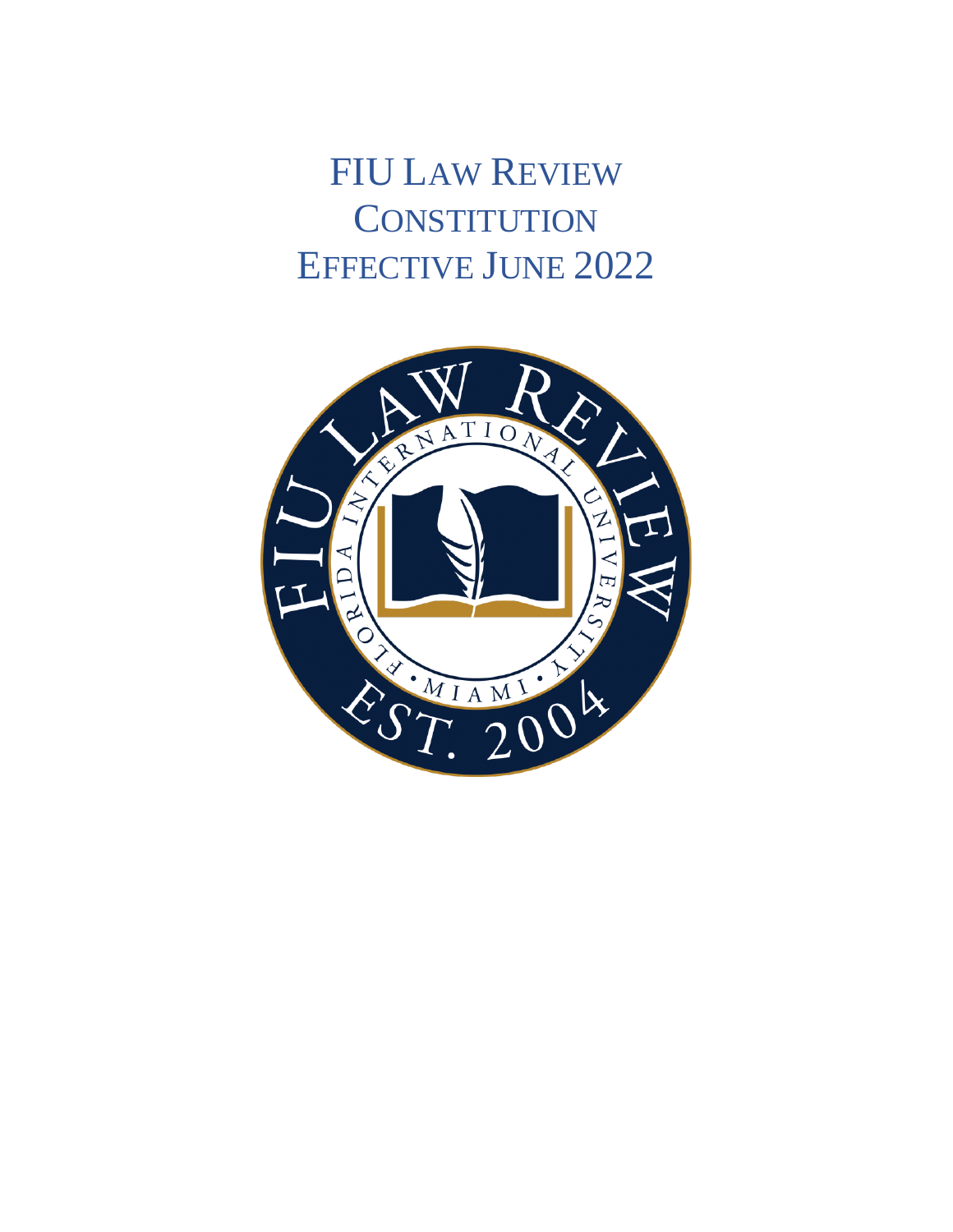

## I. PREAMBLE

- A. The FIU Law Review is an organization composed of FIU College of Law students.
- B. The purposes of the Law Review are:
	- 1. To publish journals of legal scholarship.
	- 2. To provide a forum for the analysis of important legal and policy issues.
	- 3. To promote the educational purposes of the FIU College of law by strengthening Members' legal research, writing, analysis, and leadership skills.
- C. The provisions of this Constitution may be supplemented by Bylaws.

# II. ORGANIZATION

### A. STUDENT MEMBERSHIP

The Law Review is composed of and run by selected students at the FIU College of Law. The Law Review will provide equal opportunity for membership on Law Review while imposing such limitations as are required to retain the academic integrity of the Law Review. There are four types of Membership: Staff Members, Senior Staff Members, Articles/Comments Editors, and Executive Editorial Board Members.

### *1. STAFF MEMBERS*

Staff Members are second, third, and fourth-year law students. Staff Members will be assigned various tasks related to the production of the Law Review.

### *2. SENIOR STAFF MEMBERS*

Senior Staff Members are third and fourth-year law students. Senior Staff Members receive editing assignments and perform the same function as a regular staff member, and are expected to generate original content for FIU Law Review's social media platforms.

### *3. ARTICLES EDITORS*

The Articles Editors are members who have served as a Staff Member for one academic year. Articles/Comments Editors are responsible for evaluating and editing all articles submitted and/or accepted for publication, and for supervising and coordinating the timely production and editing of student Comments.

### *4. EXECUTIVE EDITORIAL BOARD*

The Executive Editorial Board (EEB) consists of Members with at least one academic year of experience as a Staff Member.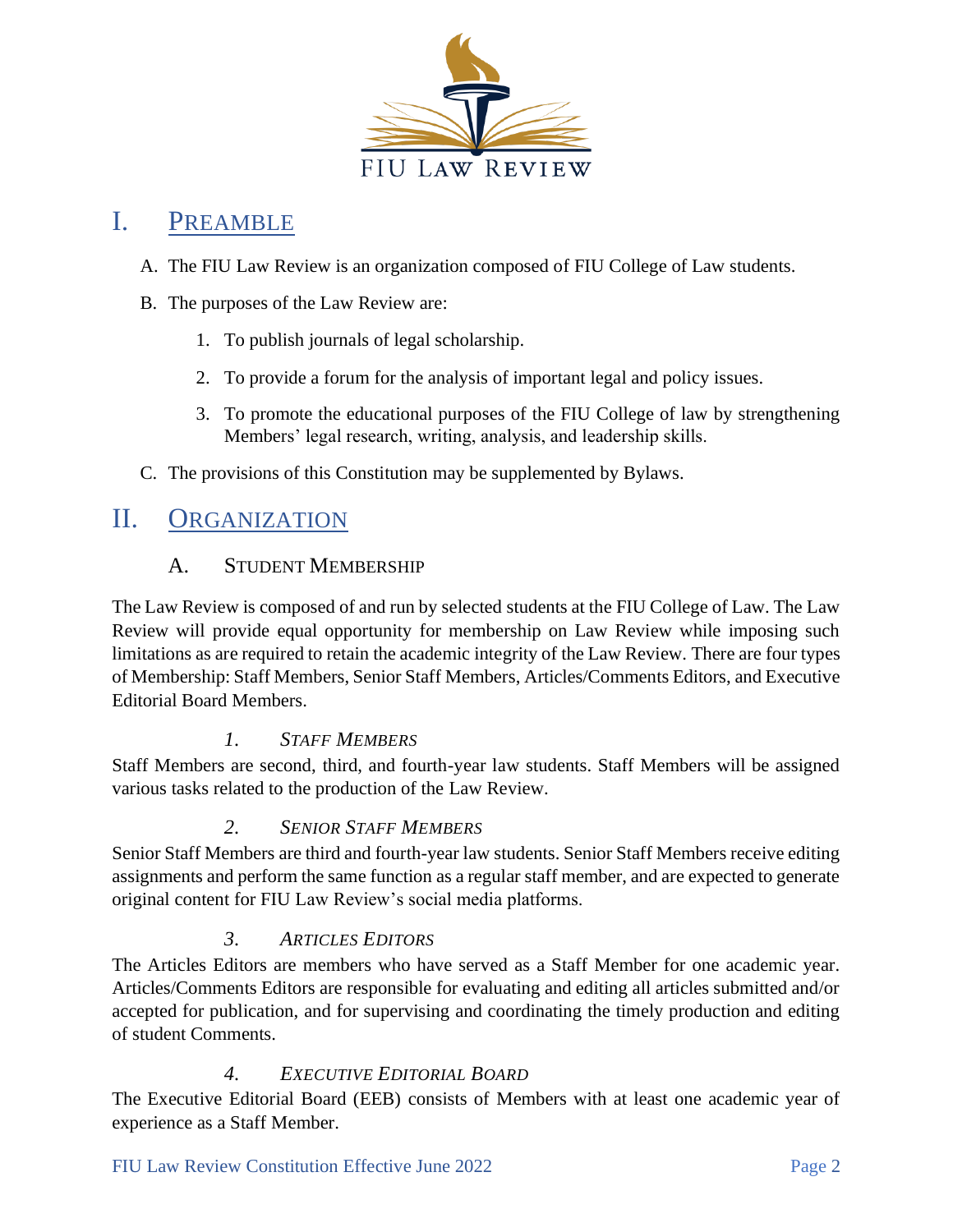

## B. LAW REVIEW FACULTY ADVISOR & ADMINISTRATOR

The Law Review Faculty Advisor and Law Review Faculty Administrator (LRFA) are faculty members appointed by the Dean. The LRFA provides appropriate guidance for the effective management of the Law Review, supervises the Staff Member writing assignment, and awards academic credit for participation on law review, among other functions.

## C. STUDENT COMMENT FACULTY ADVISOR

*Removed for 2022-2023*.

# III. WRITING REQUIREMENT

*Removed for 2022-2023.*

## IV. ACADEMIC CREDIT

- A. Each Member of the Law Review will receive graded academic credit for service as a Member on the Law Review.
- B. The maximum credit allowed for service on the Law Review will be in accordance with the FIU College of Law's Academic Policies and Regulations.
- C. Upon resignation of membership to the Law Review, a "withdrawal" will be placed on the Member's transcript (if the Member was enrolled to receive academic credit for participation) and the FIU Law Review will not appear on the Staff Member's resume for that period covered by the withdrawal.

## V. PUBLICATIONS

- A. The goal of the Law Review is to publish at least four issues per academic year. The issues may be symposium-based (live or paper) or other special topics, and may include Student Comments.
- B. Selection of topics for symposium issues will be through a process determined by the Dean.

## VI. EDITING PHILOSOPHY

The Law Review places a premium on maintaining the author's voice and the strength of the author's argument throughout the editorial process and therefore employs a light-edit philosophy. Our edits strive to improve readability and ensure accuracy and stylistic consistency, not to co-opt the article from its author. This light edit approach also helps ensure the article is published as quickly as possible, while the rigorous multi-level editing process provides citation accuracy.